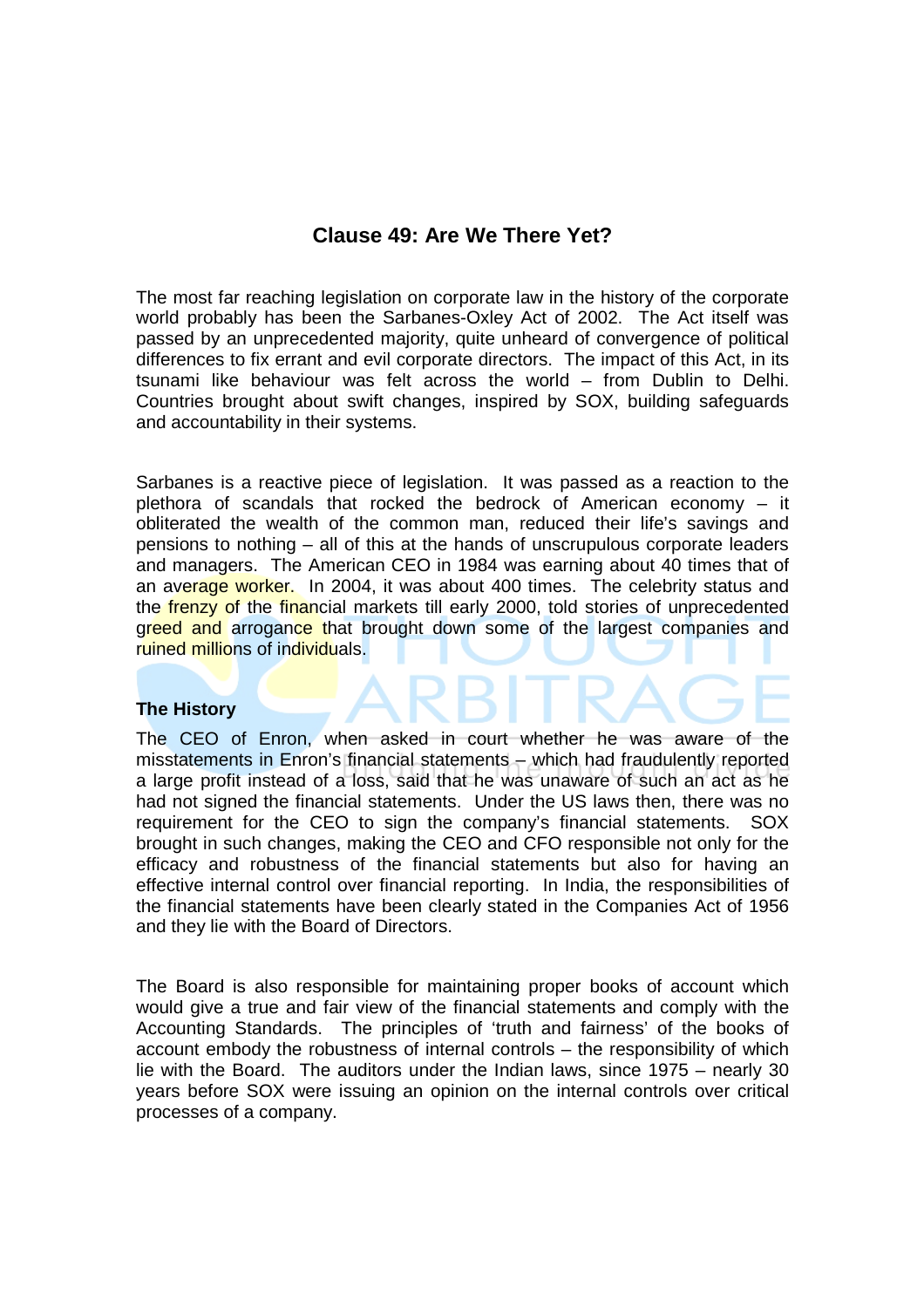On 1<sup>st</sup> January 2006, the amended clause 49 will be effective. In the absence of legislation similar to Companies Act in India & the UK, a law like SOX was made in the USA Unfortunately; we seem to replicate significant parts of SOX in one form or the other, even where our laws have remedies for such misgivings.

# **The Effort Outlay**

Since the amendment goes effective on 1January 2006, this means for the quarter ended 31 March 2006, a company would have to comply with the requirements of establishing risk management processes, internal controls, have appropriate number of independent directors, establish a code of conduct etc., and issue a compliance report by 15 April 2006.

Internal controls are those systems that act as checks and balances over the operation of an enterprise to preserve the sanctity of transactions the company has with others and itself. They are all pervasive and spread across the entire fabric of an organization. The controls need to be in operation for the entire year to be able to deliver robust year end financial statements. In order to have internal controls in place which are effective and not materially deficient, they need to be in operation for the entire year or substantially thereof. It would be very unusual for a company to establish such controls over a period of 90 days from 1January and also test them for efficacy.

In many ways, the 'D' day of 1 January is inappropriate for compliance with establishing adequate internal controls as companies should have had them in place and operating for nearly the whole year. This is where we need to draw the line.

According to AMR Research of Boston, U.S. companies in compliance with their own internal control reporting will spend in 2005 about USD 6.1 billion to comply with SOX rules, a figure that includes everything from consultants' fees to technology. Blythe J. McGarvie, a director of a number of Fortune 500 companies gives the example of Pepsi Bottling spending over 34,000 hours in assessing the internal controls and their auditors spending 12,000 hours.

So, what have companies in the USA learned over the past few years? Dow Chemical Co. offers some clues. Dow makes more than 3,500 products, ranging from Styrofoam to farm fungicides, which meant surveying about 30,000 different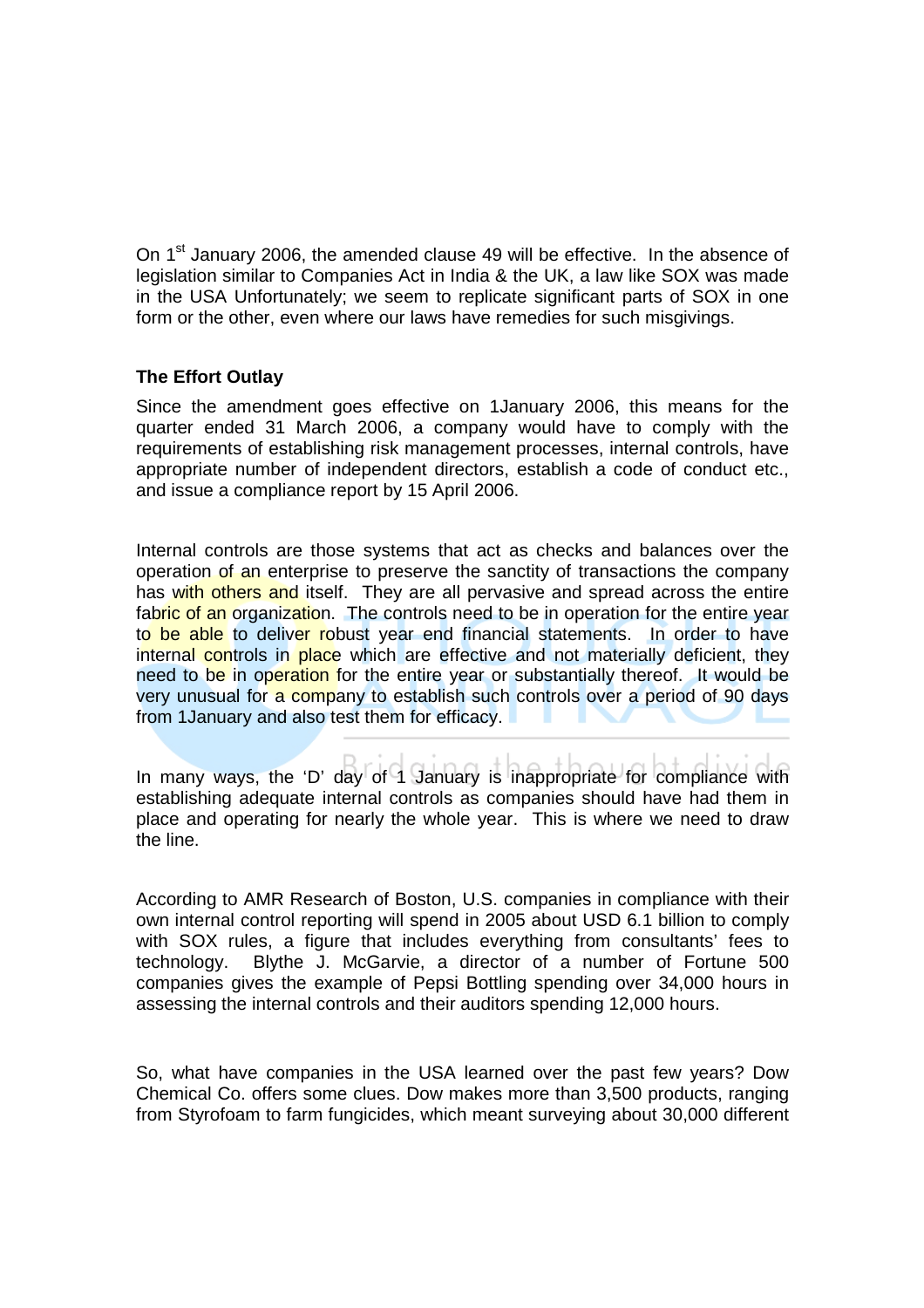internal systems. The targets were as large as company computer networks - and as small as making sure sales contracts for customers in Mexico City were properly authorised.

Last year, the company spent about 100,000 man-hours getting its controls in order -- a job that cost more than \$12 million and frequently put Dow's compliance officers at odds with auditors.

This is the magnitude of the outlay of efforts.

The buzz and overall work that compelled U.S. companies to comply with SOX took the entire financial world by surprise. The motto was 'zero tolerance' and billions were spent. Corporate governance specialists – a new breed of professionals were created and audit firms had their best year ever. The year 2004 to financial accounting was what year 2000 was to the software industry. In contrast, a few days before the deadline, we hear little buzz in India - faint rumours laced with expectations that Clause 49 deadline will be deferred. Little has been done by companies to comply in letter and spirit. We legislate rules of governance but rarely comply with a conscience.

#### **Independent Directors**

The mythical angels called independent directors now have the sole responsibility of keeping corporate India in check. CII and Prime Database have set up a large database of individuals who could work as independent directors. Needless to say that in India, such a database gets populated very quickly by all retired, retiring, out of work and aged professionals who rarely managed to get to the board position of the companies they worked for. We seem to forget that a director holds a fiduciary responsibility and needs to be carefully chosen. You would not go through the yellow pages to look for your favourite neuro-surgeon. You do not go through a public database to find a director for a listed company.

An independent director is an oxy-moron in a country where owning or promoting families have substantial ownership and control. Under the Companies Act, all directors need to be appointed and remunerated through resolutions approved by the shareholders. The family usually owns a majority stake or has a substantial stake and overwhelming influence over such enterprises. No independent director would be appointed or remunerated unless the family gives an approving nod. Where would his interest lie? Rarely have we seen independent directors taking a vastly different view than the promoters. If they do, they usually end up voting with their feet. The recent Escorts case is an example when some of the independent directors stood up for what they believed was just and equitable and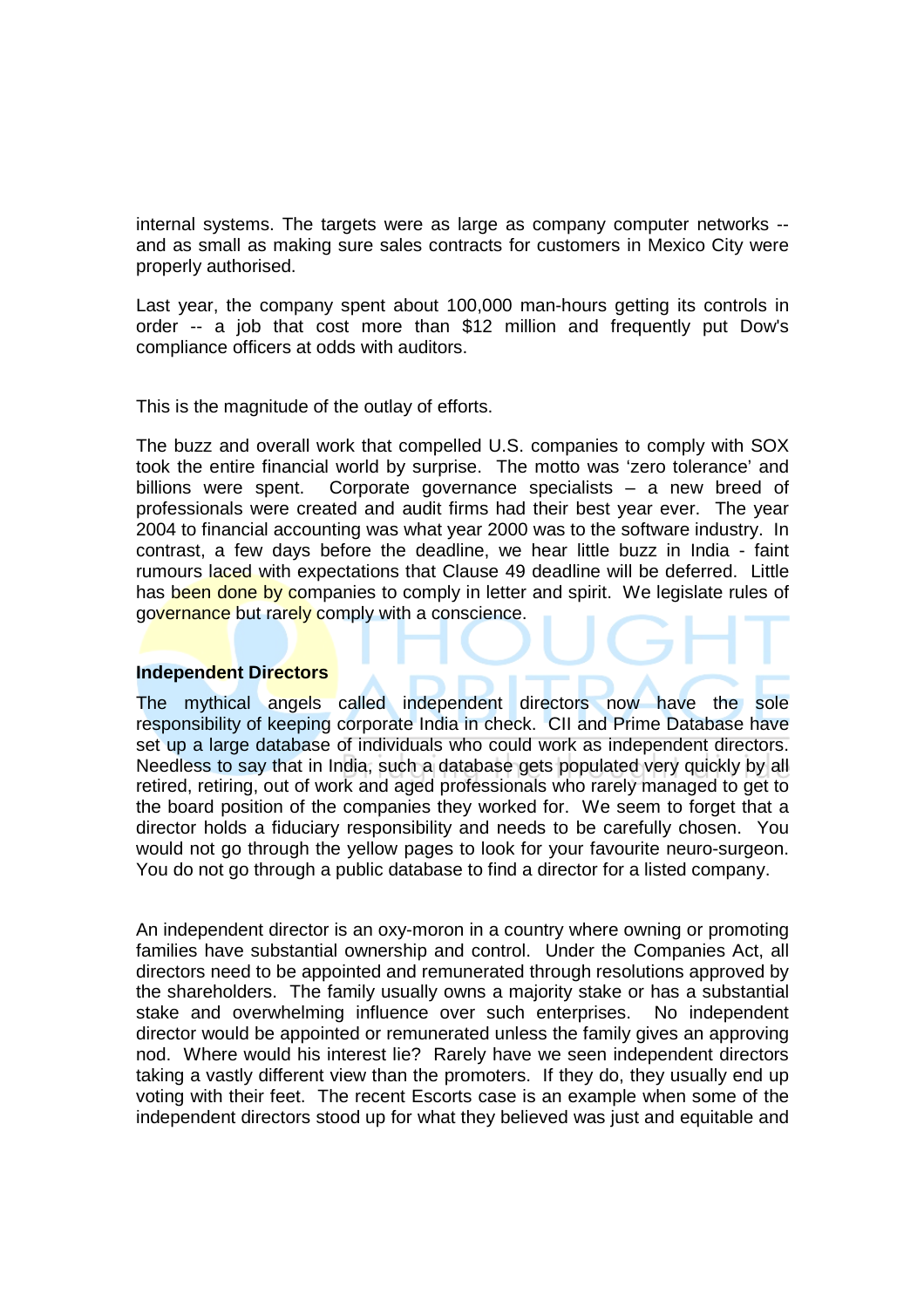resigned, which reinforces the 'fait accompli' faced by independent directors – either you are with us or against us. Our insurance against mismanagement would not lie in definitions and rules of appointing independent directors but in the ethical calling and reputational risks some of these directors will have to protect themselves from.

## **Rules Vs Principles**

The fundamental difference we have with SOX is on the sheer definition and the breadth of responsibilities under 302 and 404 of SOX. The certification process by the CEO and the CFO on internal control is on those controls over financial reporting. In the UK and Europe, the guidance is issuing an operation and financial review statement by the Board on all the aspects of risks and internal controls.

In contrast, care needs to be taken when comparing the relative merits of Section 404 of SOX and the Turnbull guidance of the UK, (the UK governance rules) as there are significant differences in scope and approach. Both are parts of a broader regulatory framework, and both are products of those frameworks. The US approach is usually characterised as being rules-based, while the UK approach is principles-and market-based (as epitomized by 'comply or explain'). Importantly, Section 404 is concerned only with internal controls over financial reporting, while the Turnbull guidance covers all controls. Clause 49 requires certification on all internal controls.

Bridaina the thouaht divide The Review Group (of UK governance rules in 2005) received little encouragement from investors to recommend Section 404 style disclosures.

There appears to be a general acceptance that the initial implementation costs of Section 404 have been considerably higher than anticipated and, in the view of some commentators, disproportionate to the benefits. It is not clear to what extent the costs incurred by companies during the first year of implementation will prove to be one-off or recurring costs. In May 2005, the SEC and PCAOB both issued further guidance intended to address some of the difficulties that had been experienced in implementing Section 404 in the first year. Nearly 14% of all the large US companies failed the 404 test of having satisfactory controls in the first year. This is after all the effort.

A certification process necessarily is a compliance of a set of rules to deliver an opinion and in such a process one covers his risks by distributing responsibilities. Typically, this leads to a number of back to back certification with every individual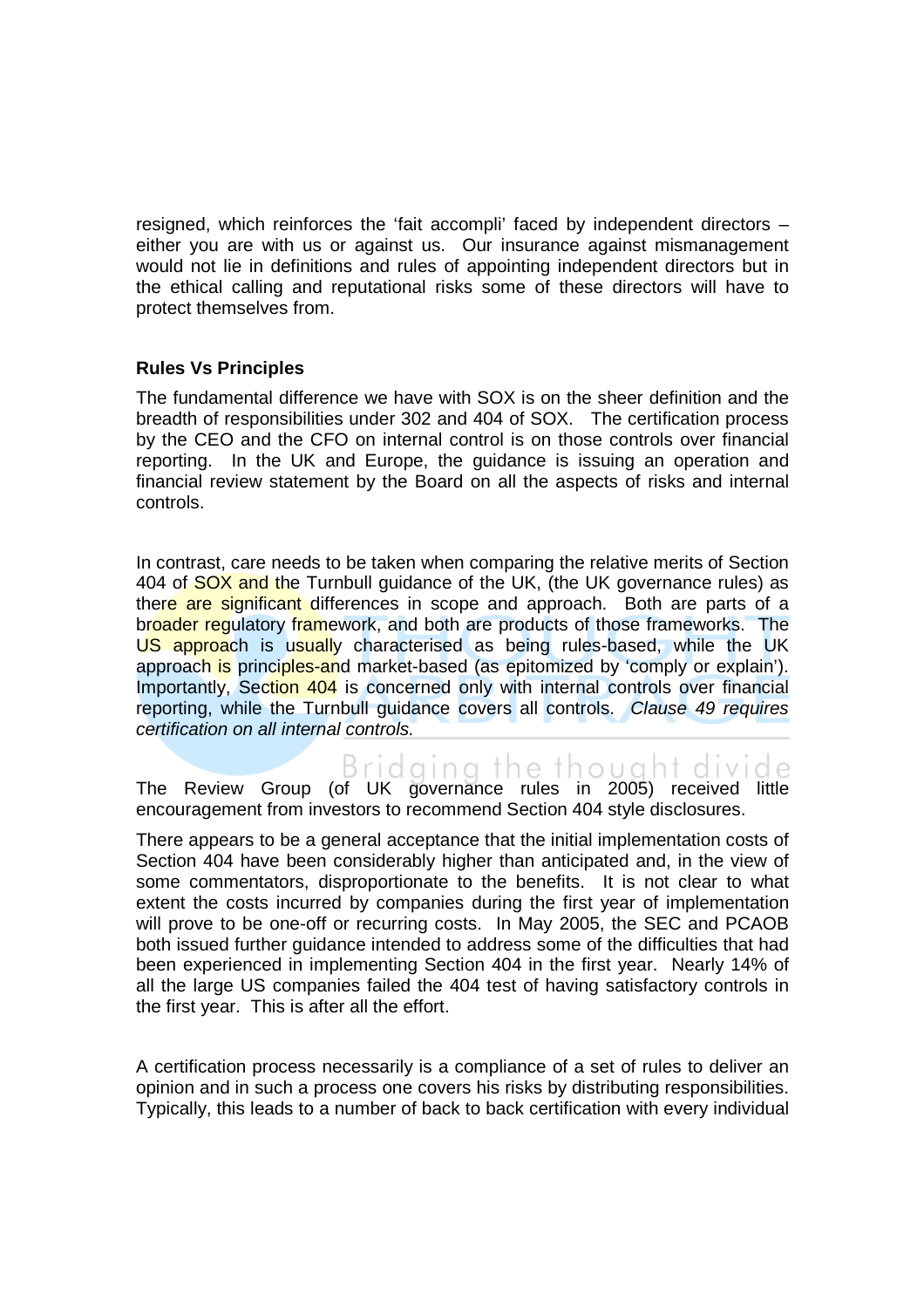in the chain signing off pieces of paper, whether or not the control processes would enable them to logically certify such processes.

The Indian CEO and CFO under Clause 49 will need to certify on the efficacy of all aspects of internal controls – from manufacturing processes, sales processes, legal compliance, human resources to financial, making this the most onerous certification process in the world. Pity the CFO, who would now need to build all the expertise to understand manufacturing processes in complex industries for such certification. It is quite incomprehensible that in today's world of specialisation like a finance function, the CFO has to take all risks and liabilities of all control or would rather take comfort in a myriad of back to back certificates. This defeats our basic foundation of being principles based.

### **The Way Forward**

Paul Atkins, the SEC Chief in 2004 made a statement saying "we have seen an unprecedented number of rules since the enactment of the Sarbanes-Oxley Act". It's safe to say that never before has the SEC promulgated so many new rules in such a short time. So at some point there has to be a reassessment of some of the things we've done. We need to perform a cost benefit analysis to determine what does work in terms of advancing information for shareholders and what is only causing superfluous expenditures". ......

The vastness of the efforts has already made SEC defer the implementation of SOX certification for small cap US companies and overseas companies listed in the USA. SEBI should stagger the implementation of Clause 49 as the small cap companies are not in a position to comply with most requirements of Clause 49. They clearly need more time and guidance.

In the UK, the review group will come out with final guidance in early 2006. "One size fits all" approach is detrimental to the corporates in India as this will result in a rush to comply with these requirements only on paper. Clearly, larger companies, especially those already listed in the USA, like Infosys and Satyam are way ahead in this path. The small companies with their meager resources and budgets will find the going tough.

It is beyond the call of duty of the CEO/CFO to take responsibility of all controls. This should clearly be reviewed as being too onerous.